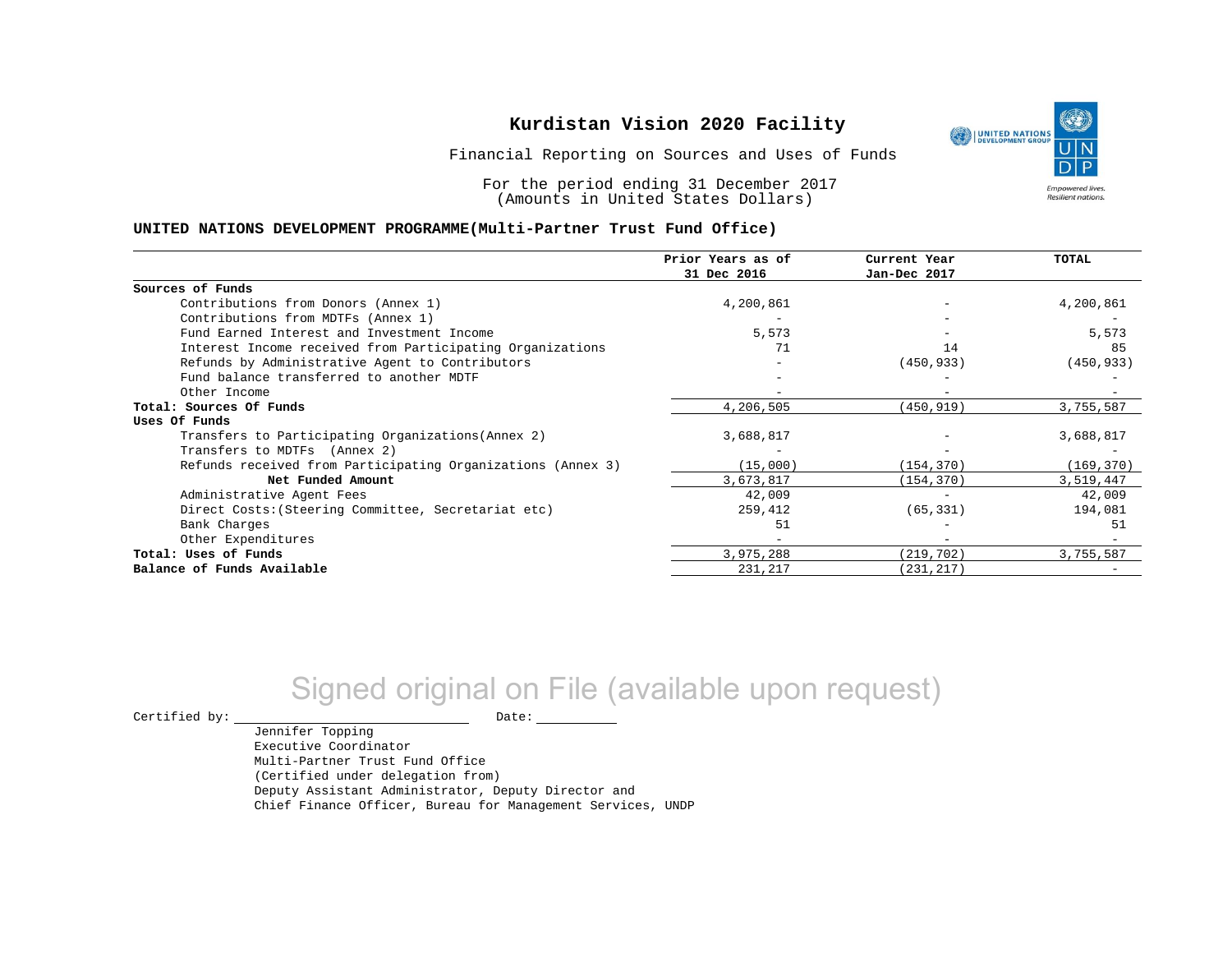

Financial Reporting on Sources and Uses of Funds

For the period ending 31 December 2017 (Amounts in United States Dollars)

#### **UNITED NATIONS DEVELOPMENT PROGRAMME(Multi-Partner Trust Fund Office)**

**Annex - 1: Contributions**

|                              | Prior Years as of | Current Year             | TOTAL     |
|------------------------------|-------------------|--------------------------|-----------|
|                              | 31 Dec 2016       | Jan-Dec 2017             |           |
| From Contributors            |                   |                          |           |
| Kurdistan Regional Govt Iraq | 4,200,861         | $\overline{\phantom{0}}$ | 4,200,861 |
| Total: Contributions         | 4,200,861         | $-$                      | 4,200,861 |

# Signed original on File (available upon request)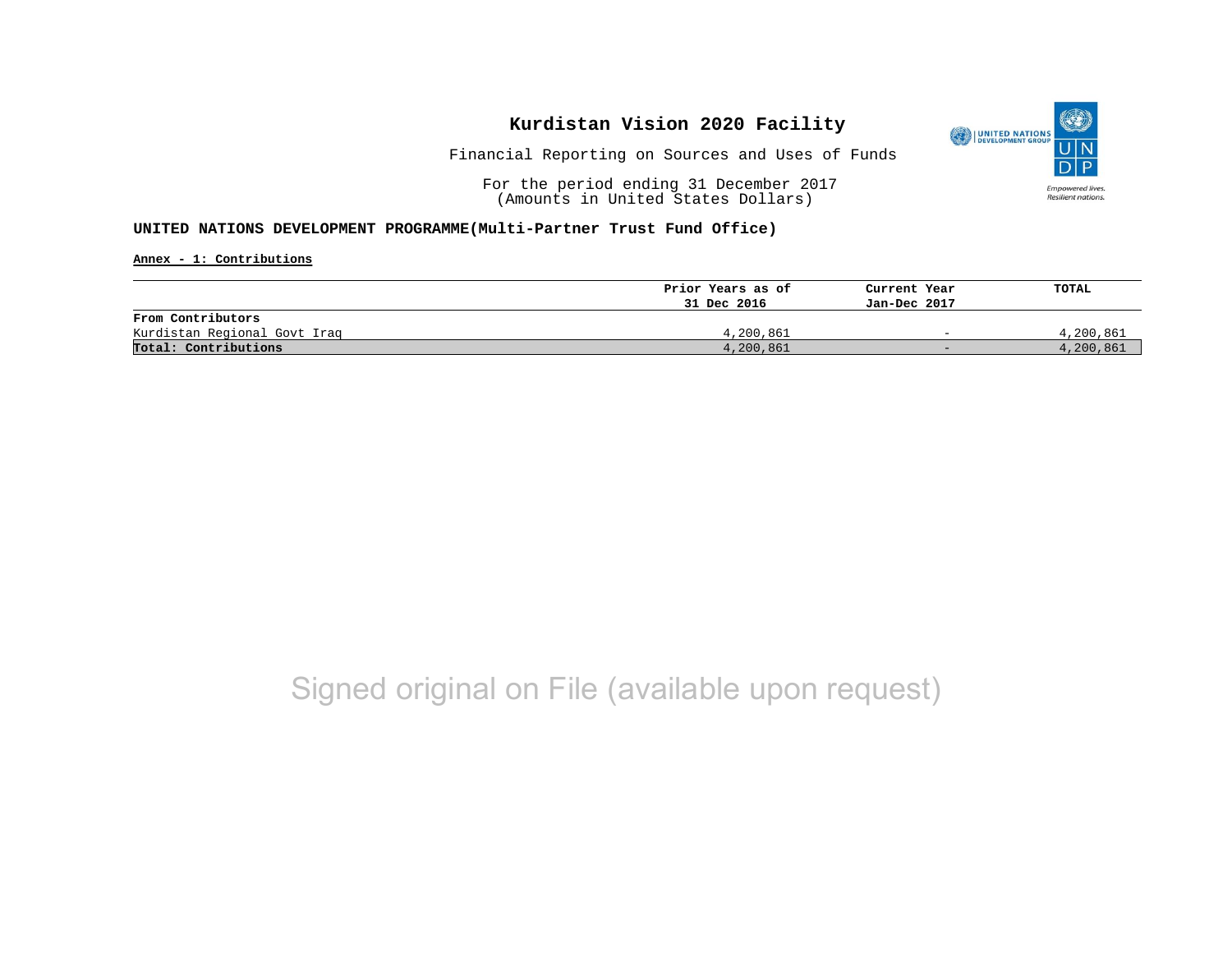

Financial Reporting on Sources and Uses of Funds

For the period ending 31 December 2017 (Amounts in United States Dollars)

### **UNITED NATIONS DEVELOPMENT PROGRAMME(Multi-Partner Trust Fund Office)**

**Annex - 2: Transfers**

|                                | Prior Years as of | Current Year             | TOTAL     |
|--------------------------------|-------------------|--------------------------|-----------|
|                                | 31 Dec 2016       | Jan-Dec 2017             |           |
| To Participating Organizations |                   |                          |           |
| FAO                            | 64,000            | $\qquad \qquad -$        | 64,000    |
| ILO                            | 303,520           | $\overline{\phantom{a}}$ | 303,520   |
| UNDP                           | 590,735           | 259,412                  | 850,147   |
| UNESCO                         | 50,000            | $\overline{\phantom{a}}$ | 50,000    |
| UNFPA                          | 604,530           | $\qquad \qquad -$        | 604,530   |
| UNHABITAT                      | 808,449           | $\overline{\phantom{m}}$ | 808,449   |
| UNICEF                         | 697,268           | $\overline{\phantom{a}}$ | 697,268   |
| UNWOMEN                        | 142,513           | $\qquad \qquad -$        | 142,513   |
| WFP                            | 87,930            | $\qquad \qquad -$        | 87,930    |
| <b>WHO</b>                     | 339,872           | $\overline{\phantom{a}}$ | 339,872   |
| Total Transfers                | 3,688,817         | 259,412                  | 3,948,229 |

Signed original on File (available upon request)